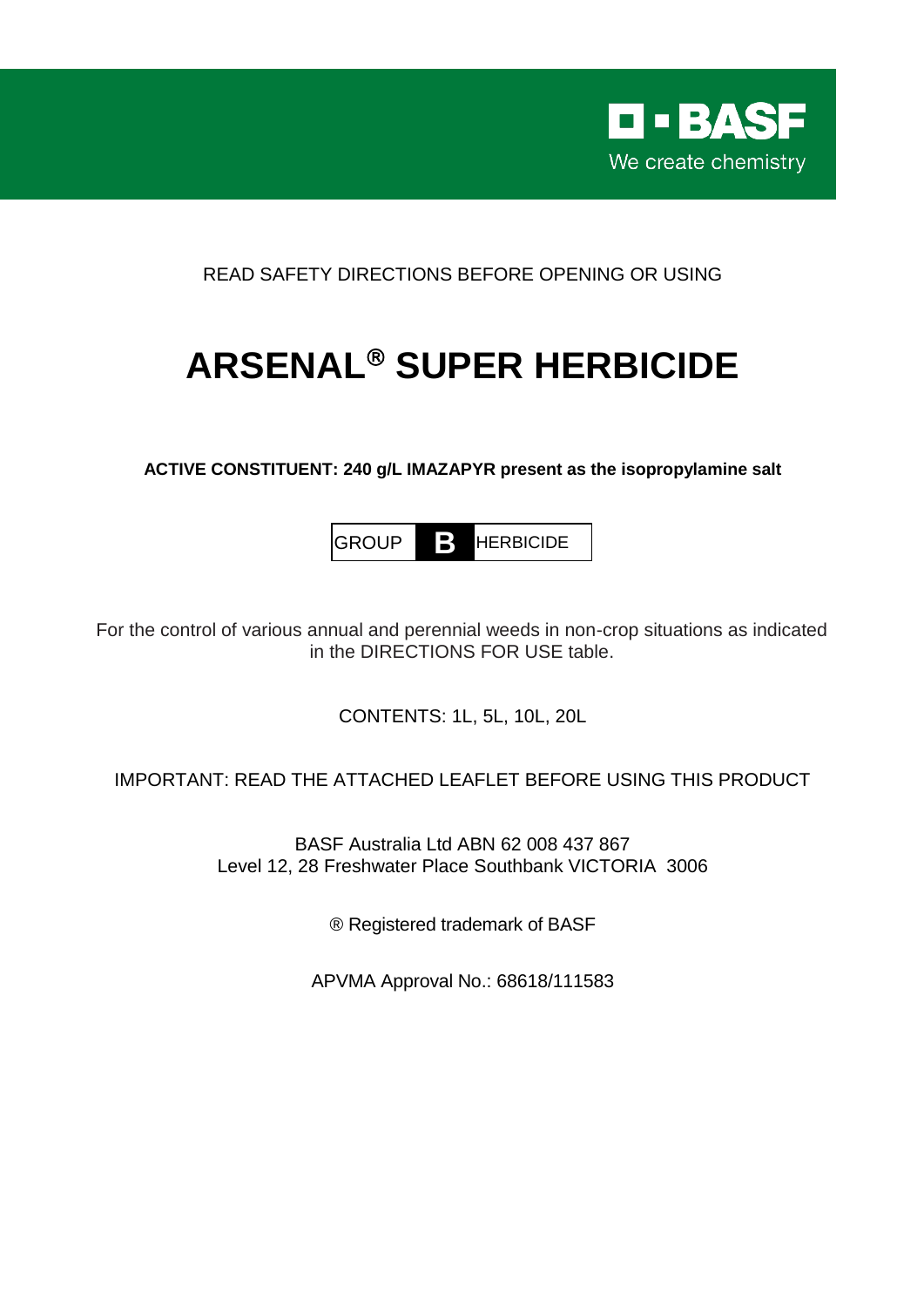

# **DIRECTIONS FOR USE**

# **RESTRAINTS**

DO NOT apply by AIRCRAFT as spray drift may cause damage to desirable surrounding species.

| <b>SITUATION</b> | <b>WEED</b>                                | <b>STATES</b> | <b>RATE</b> | <b>CRITICAL COMMENTS</b>               |
|------------------|--------------------------------------------|---------------|-------------|----------------------------------------|
| Around           | Annual ryegrass (Lolium rigidum),          | All           | Boom:       | Applications can be made pre- or post- |
| agricultural     | barnyard grass (Echinochloa crus-galli),   | <b>States</b> | 4 L/ha      | emergence. Post-emergence              |
| buildings and    | blady grass (Imperata cylindrica),         |               |             | applications also provide pre-         |
| other farm       | buckbush (Salsola kali),                   |               | *Hand Gun:  | emergence control.                     |
| non-crop         | deadnettle (Lamium amplexicaule),          |               | 400ml/ 100L |                                        |
| situations,      | feathertop Rhodes grass (Chloris virgata), |               |             | Refer to spraying instructions below.  |
| commercial,      | fleabane (Conyza canadensis),              |               | *Knapsack:  |                                        |
| industrial, and  | hexham scent (Melilotus indicus),          |               | 40ml/10L    |                                        |
| public service   | liverseed grass (Urochloa panicoides),     |               |             |                                        |
| areas, rights    | London rocket (Sisymbrium irio),           |               |             |                                        |
| of way and       | Mayne's pest (Verbena tenuisecta),         |               |             |                                        |
| waste land,      | medics (Medicago spp.),                    |               |             |                                        |
| away from        | mintweed (Salvia reflexa),                 |               |             |                                        |
| desirable        | blackberry nightshade (Solanum nigrum),    |               |             |                                        |
| vegetation.      | Paterson's curse (Echium plantagineum),    |               |             |                                        |
|                  | plains grass (Stipa aristiglumis),         |               |             |                                        |
|                  | prairie grass (Bromus unioloides),         |               |             |                                        |
|                  | prickly lettuce (Lactuca serriola),        |               |             |                                        |
|                  | purple top (Verbena bonariensis),          |               |             |                                        |
|                  | scented top (Capillipedium spp.),          |               |             |                                        |
|                  | sedges (Cyperus spp.),                     |               |             |                                        |
|                  | slender celery (Apium leptophyllum),       |               |             |                                        |
|                  | sowthistle (Sonchus oleraceus),            |               |             |                                        |
|                  | St Barnaby's thistle (Centaurea            |               |             |                                        |
|                  | solstitialis),                             |               |             |                                        |
|                  | summer grasses (Digitaria spp.),           |               |             |                                        |
|                  | thornapples (Datura spp.),                 |               |             |                                        |
|                  | turnip weed (Rapistrum rugosum),           |               |             |                                        |
|                  | variegated thistle (Silybum marianum),     |               |             |                                        |
|                  | vasey grass (Paspalum urvillei),           |               |             |                                        |
|                  | Warrego grass (Paspalidium jubiflorum),    |               |             |                                        |
|                  | wild oats (Avena spp.),                    |               |             |                                        |
|                  | wild turnip (Brassica tournefortii),       |               |             |                                        |
|                  | wireweed (Polygonum aviculare)             |               |             |                                        |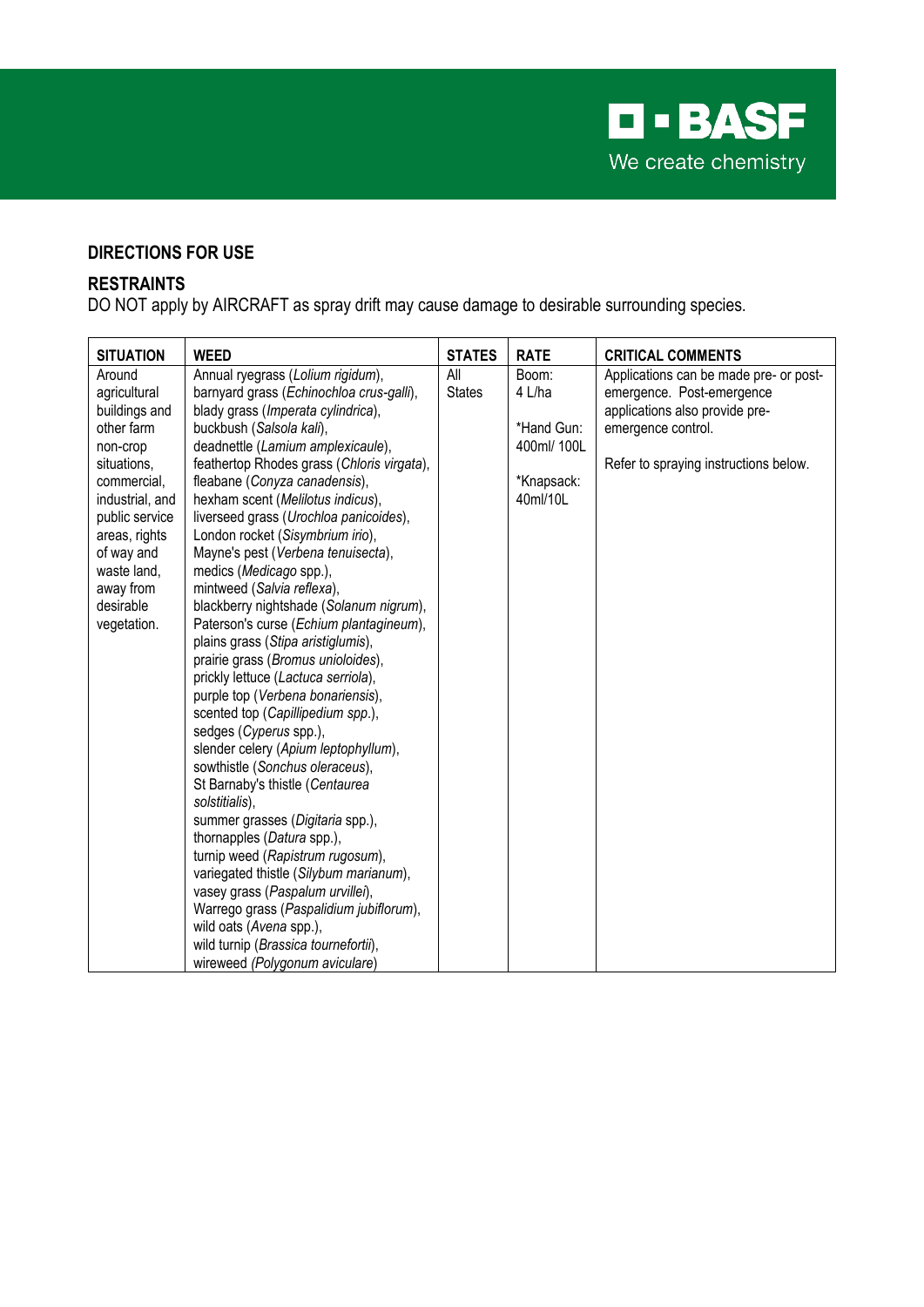

| <b>SITUATION</b>                                                                                                                                                                                                            | <b>WEED</b>                                                                                                                                                                                                                                                                                                                                                                                         | <b>STATES</b>     | <b>RATE</b>                                                            | <b>CRITICAL COMMENTS</b>                                                                                                                                                                                                                                                                                                                    |
|-----------------------------------------------------------------------------------------------------------------------------------------------------------------------------------------------------------------------------|-----------------------------------------------------------------------------------------------------------------------------------------------------------------------------------------------------------------------------------------------------------------------------------------------------------------------------------------------------------------------------------------------------|-------------------|------------------------------------------------------------------------|---------------------------------------------------------------------------------------------------------------------------------------------------------------------------------------------------------------------------------------------------------------------------------------------------------------------------------------------|
| Around<br>agricultural<br>buildings and<br>other farm<br>non-crop<br>situations,<br>commercial,<br>industrial, and<br>public service<br>areas, rights<br>of way and<br>waste land,<br>away from<br>desirable<br>vegetation. | Bokhara clover (Melilotus albus),<br>bracken (suppression only)<br>(Pteridium esculentum),<br>capeweed (Arctotheca calendula),<br>couch (Cynodon dactylon),<br>docks (Rumex spp.),<br>Johnson grass (Sorghum<br>halepense),<br>panics (suppression only)<br>(Panicum spp.),<br>paspalum (Paspalum dilatatum),<br>Queensland bluegrass<br>(Dichanthium sericeum),<br>stinging nettle (Urtica incisa) | <b>All States</b> | Boom:<br>6 L/ha<br>*Hand Gun:<br>600ml/ 100L<br>*Knapsack:<br>60ml/10L | Applications can be made pre- or post-<br>emergence. Post-emergence<br>applications also provide pre-<br>emergence control.<br>Refer to spraying instructions below.                                                                                                                                                                        |
|                                                                                                                                                                                                                             | Rubber vine (Cryptostegia<br>grandiflora)                                                                                                                                                                                                                                                                                                                                                           | Qld only          | 4 mL/L<br>water                                                        | Post-emergence application. Apply<br>sufficient spray to wet the surface<br>visibly to the point of run-off. For<br>effective control, apply when the plant<br>is actively growing and not stressed,<br>yellowing or bearing pods. Flowering<br>is a good indication of the best time for<br>application.<br>Use high volume application as |
|                                                                                                                                                                                                                             |                                                                                                                                                                                                                                                                                                                                                                                                     |                   |                                                                        | detailed in the General Instructions<br>section.                                                                                                                                                                                                                                                                                            |
|                                                                                                                                                                                                                             | Thunbergia (Thunbergia spp.)                                                                                                                                                                                                                                                                                                                                                                        |                   | $7.5$ mL/L<br>water                                                    | Post-emergence application. Apply<br>sufficient spray to wet the surface<br>visibly to the point of run-off. For<br>effective control, apply when the plant<br>is actively growing. Use high volume<br>application as detailed in the General<br>Instructions section.                                                                      |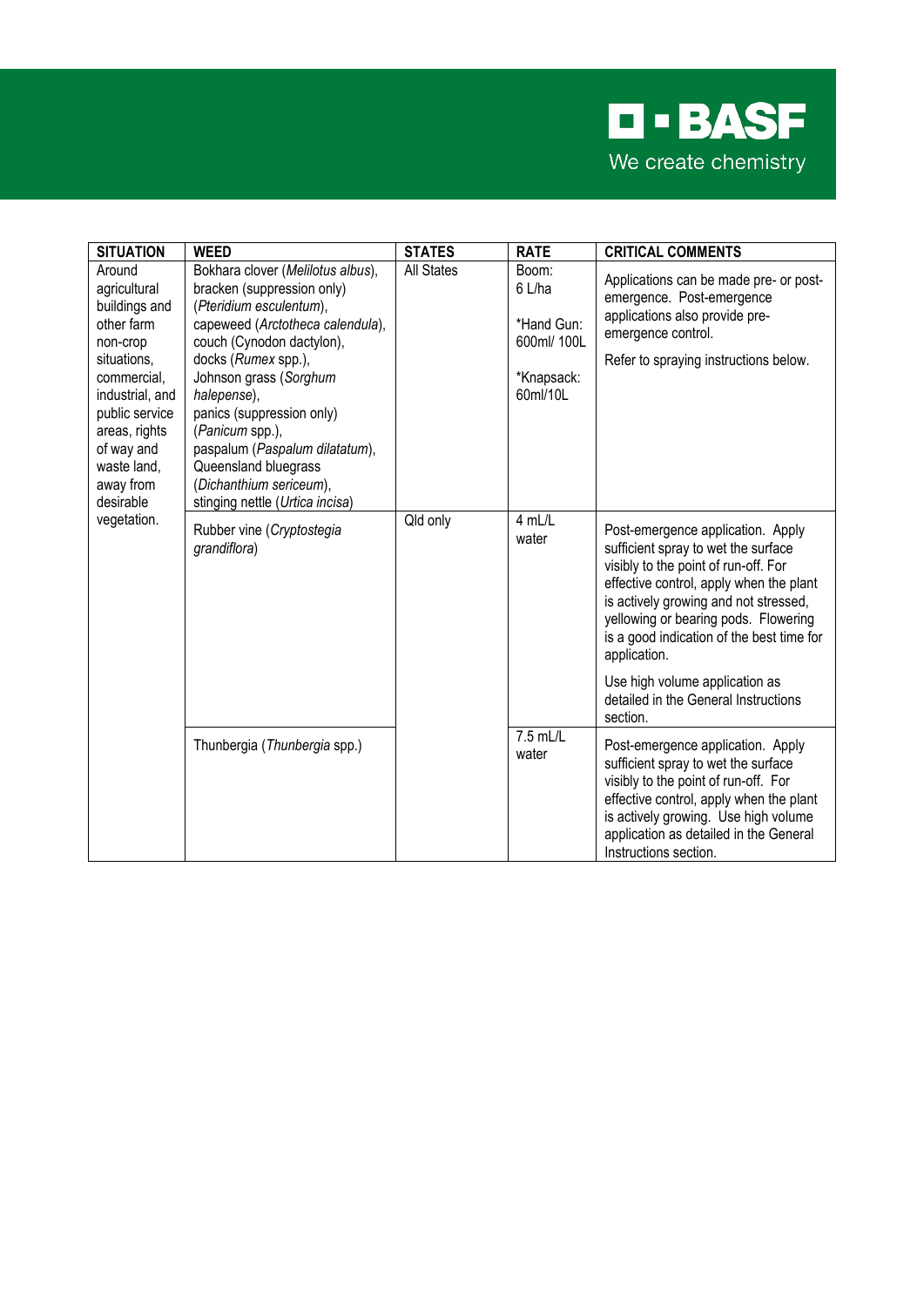

| <b>SITUATION</b>          | <b>WEED</b>                                        | <b>STATES</b>     | <b>RATE</b>               | <b>CRITICAL COMMENTS</b>                                                                   |
|---------------------------|----------------------------------------------------|-------------------|---------------------------|--------------------------------------------------------------------------------------------|
| Irrigation                | Barnyard grass                                     | <b>All States</b> | Boom:                     | Apply during the non-crop season and when                                                  |
| channels-                 | (Echinochloa crus-galli),                          |                   | 3 L/ha                    | the channel is not in use. Drain channels to                                               |
| supply                    | Bathurst burr                                      |                   |                           | be treated prior to use.                                                                   |
| channels and              | (Xanthium spinosum)                                |                   | *Hand Gun:<br>300ml/ 100L | Apply only to irrigation delivery and                                                      |
| tail drains<br>leading to | Bellvine (Ipomoea plebia)<br><b>Bladder Ketmia</b> |                   |                           | recirculation channels which may be flushed<br>to a recirculation dam or settling pond. Do |
| recirculation             | (Hibiscus trionum)                                 |                   | *Knapsack:                | NOT apply where flushing water cannot be                                                   |
| dams only                 | Brown beetle grass                                 |                   | 30ml/10L                  | disposed                                                                                   |
|                           | (Diplachne fusca)                                  |                   |                           | of safely on-farm. Water from the initial                                                  |
|                           | California burr                                    |                   |                           | flushing of treated channels must be retained                                              |
|                           | (Xanthium orientale)                               |                   |                           | on-farm.                                                                                   |
|                           | Caltrop (Tribulus terrestris)                      |                   |                           | Applications can be made pre or post-                                                      |
|                           | Couch grass                                        |                   |                           | emergence. Post-emergence applications                                                     |
|                           | (Cynadon dactylon)                                 |                   |                           | also provide preemergent control.                                                          |
|                           | Cumbungi (Typha spp.)                              |                   |                           | Apply only to exposed irrigation channels.                                                 |
|                           | Gooseberry (Physalis viscosa)<br>Johnson grass     |                   |                           | Do NOT apply to water.<br>Do NOT apply to irrigation channels in                           |
|                           | (Sorghum halepense)                                |                   |                           | situations where there is a risk of soil or silt                                           |
|                           | Liverseed grass                                    |                   |                           | movement or water runoff leading to                                                        |
|                           | (Urochloa panicoides)                              |                   |                           | ARSENAL SUPER entering irrigation water.                                                   |
|                           | Mintweed (Salvia reflexa)                          |                   |                           | Do NOT apply ARSENAL SUPER to flooded                                                      |
|                           | Noogoora burr                                      |                   |                           | or saturated soil.                                                                         |
|                           | (Xanthium pungens)                                 |                   |                           | Refer Spraying Instructions below.                                                         |
|                           | nutgrass (Cyperus rotundus)                        |                   |                           | If the entire (empty) channel surface is to be                                             |
|                           | Paspalum spp.                                      |                   |                           | treated, delay reuse of the channel for as                                                 |
|                           | Pumpkin vine                                       |                   |                           | long as possible (at least 6 weeks) for                                                    |
|                           | (Operculina brownii)<br>Rosella (Hibiscus          |                   |                           | ARSENAL SUPER to adsorb to soil particles.<br>Then flush with water, returning flushing    |
|                           | heterophyllous)                                    |                   |                           | water to a settling pond, before allowing                                                  |
|                           | Sesbania pea                                       |                   |                           | irrigation water to flow through the channel.                                              |
|                           | (Sesbania brachycarpa)                             |                   |                           | To avoid the risk of drift damage, application                                             |
|                           | Sow thistle (Sonchus arvensis)                     |                   |                           | should NOT be made to channel banks at a                                                   |
|                           | Spider grass                                       |                   |                           | time when susceptible crops are in the direct                                              |
|                           | (Brachyachne convergens)                           |                   |                           | vicinity. Applications should NOT be                                                       |
|                           | Summer grass (Digitaria ciliaris)                  |                   |                           | undertaken when wind is blowing towards                                                    |
|                           | Thornapple (Datura spp.)                           |                   |                           | crops.                                                                                     |
|                           | Turnip weed                                        |                   |                           | Applications in early autumn (March) to                                                    |
|                           | (Rapistrum rogusum)<br>Volunteer cereals           |                   |                           | channels with minimal weed growth will give<br>best performance. Application should give 6 |
|                           | Watermelon (Citrullus lanatus)                     |                   |                           | months effective weed control.                                                             |
|                           | Wireweed                                           |                   |                           | ARSENAL SUPER should NOT be applied                                                        |
|                           | (Polygonum aviculare)                              |                   |                           | more than once per annum to the same                                                       |
|                           |                                                    |                   |                           | channel.                                                                                   |
|                           |                                                    |                   |                           | REFER TO "PROTECTION OF CROPS,                                                             |
|                           |                                                    |                   |                           | NATIVE AND OTHER NON-TARGET                                                                |
|                           |                                                    |                   |                           | PLANTS" SECTION OF LABEL.                                                                  |

\*Based on a water volume of 1000L/ha

**NOT TO BE USED FOR ANY PURPOSE, OR IN ANY MANNER, CONTRARY TO THIS LABEL UNLESS AUTHORISED UNDER APPROPRIATE LEGISLATION.**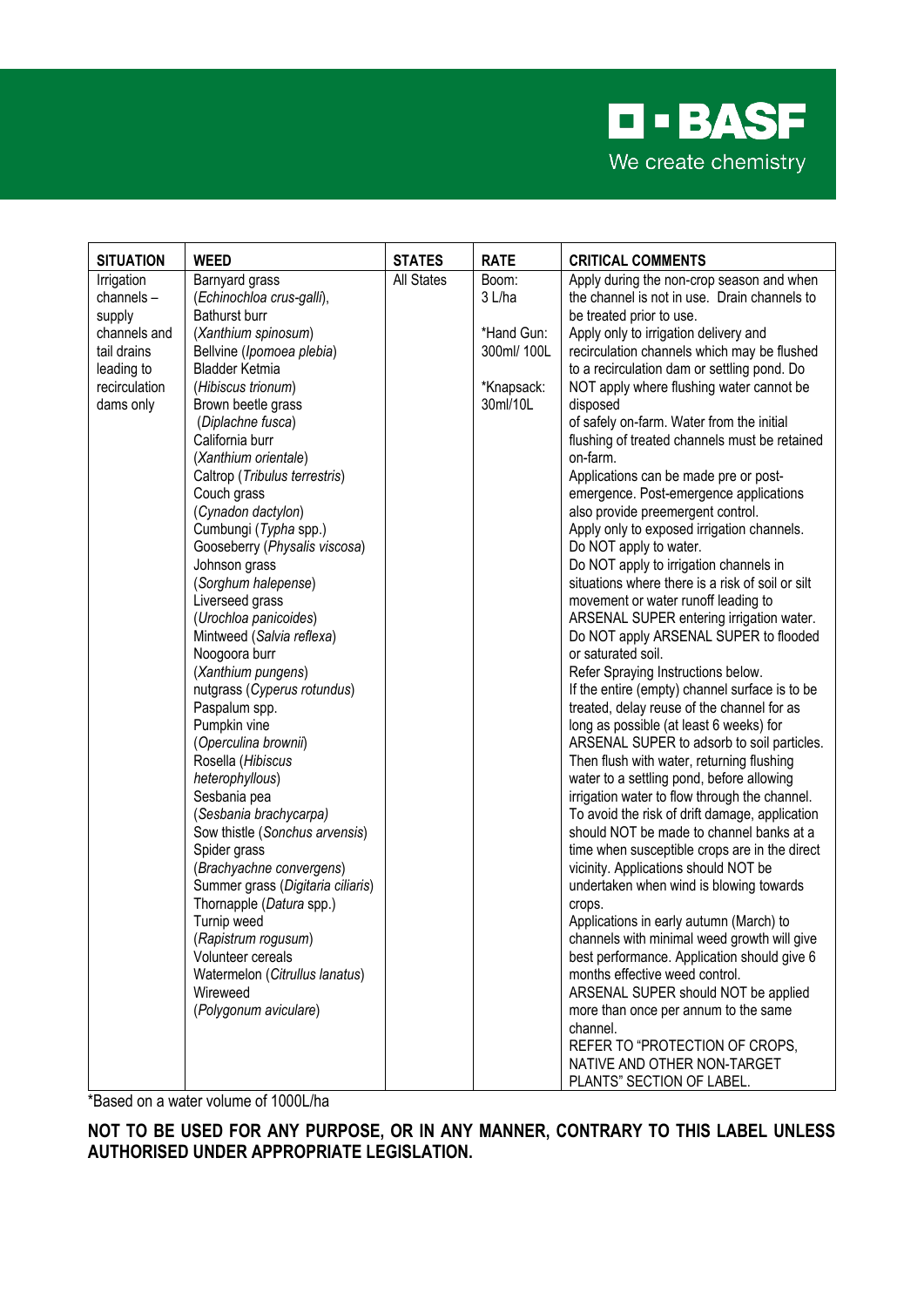

#### **GENERAL INSTRUCTIONS**

ARSENAL SUPER is an aqueous solution of herbicide which will kill a range of standing weeds and emerging seedlings. It stops growth rapidly, although symptoms may take over 30 days to develop. Affected plants are discoloured and often growth is distorted.

The active material in ARSENAL SUPER is rapidly absorbed through foliage and roots, and translocated throughout plants. Foliage treatments will provide pre-emergence control as the active material is released to the soil following plant decay. Residual control of weeds, for which the lower rate of ARSENAL SUPER is recommended, will increase when the higher rate is used.

#### **RESISTANT WEEDS WARNING**

# GROUP B HERBICIDE

ARSENAL SUPER Herbicide is a member of the imidazolinone group of herbicides. ARSENAL SUPER has the inhibition of acetolactate synthase (ALS) mode of action. For weed resistance management, ARSENAL SUPER is a Group B herbicide. Some naturally-occurring weed biotypes resistant to ARSENAL SUPER and other Group B herbicides may exist through normal genetic variability in any weed population. The resistant individuals can eventually dominate the weed population if these herbicides are used repeatedly. These resistant weeds will not be controlled by ARSENAL SUPER or other Group B herbicides.

Since the occurrence of resistant weeds is difficult to detect prior to use, BASF Australia Ltd. accepts no liability for any losses that may result from the failure of ARSENAL to control resistant weeds.

#### **APPLICATION**

Faster control of standing weeds will result if growing conditions are favourable at and after application. Rainfall within two hours of the spray mixture drying on leaves may result in reduced weed control.

#### **SPRAYING INSTRUCTIONS**

For *medium volume (Boom) application*: apply through a spray boom calibrated to ensure even coverage. Use spray nozzles suitable to prevent spray drift onto surrounding desirable vegetation. ARSEAL SUPER must be applied in a minimum volume of 50L/ha. Higher water volumes are desirable as this increases the accuracy and evenness of application.

For *high volume (Handgun & Knapsack) application*: use a hand gun or knapsack to apply sufficient spray to wet the surface visibly without producing run-off. It is important not to exceed the rates recommended when using a hand-held high volume spay unit. The mixing rates recommended for 100L & 10L provided in the Direction for Use Table are calculated on 1000L of water volume per hectare. Any deviation in water volumes above or below this rate will require recalculation.

#### **MIXING**

Pour the required amount of ARSENAL SUPER into a spray container which already holds the total amount of water required. Mix thoroughly. If ARSENAL SUPER is added during filling, foaming may occur. If excessive foaming is a problem, add a suitable antifoaming agent. Consult your distributor for specific information. ARSENAL SUPER may be applied in hard or soft water. The product is corrosive to mild steel. Use ONLY stainless steel, fibreglass, plastic or plastic-lined containers for mixing, storage and application.

#### **COMPATIBILITY**

For faster knockdown of weeds, certain other herbicides may be mixed with ARSENAL SUPER Herbicide. Bipyridyl herbicides (eg. paraquat) are NOT compatible with ARSENAL SUPER. Mixtures of this type will result in poor weed control.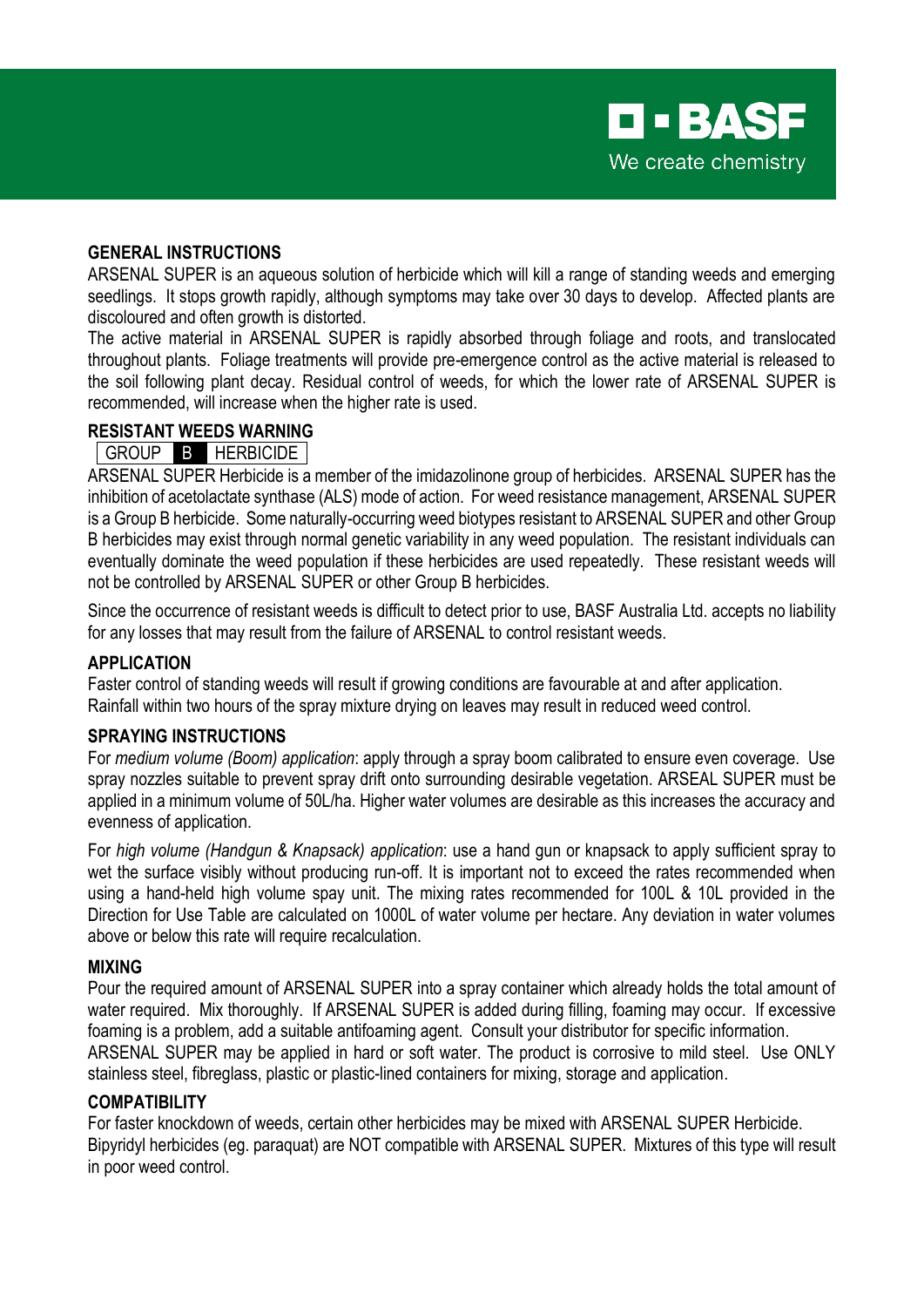#### **PROTECTION OF CROPS, NATIVE AND OTHER NON-TARGET PLANTS**

DO NOT apply under weather conditions, or from spraying equipment, that may cause spray to drift onto nearby susceptible plants/crops, cropping lands or pastures, or non-target aquatic areas. Do NOT apply on or near desirable trees or other plants, or in areas where their roots may extend, or in locations where the chemical may be washed or moved into contact with their roots. Do NOT apply where run-off water may flow onto agricultural land or other or other desirable vegetated areas. Dispose of washings away from desirable plants and their roots.

#### **PROTECTION OF LIVESTOCK**

Low hazard to bees - may be applied to plants at any time. DO NOT graze or cut for stock feed, vegetation which has been treated with ARSENAL SUPER.

#### **PROTECTION OF WILDLIFE, FISH, CRUSTACEANS AND ENVIRONMENT**

DO NOT contaminate streams, rivers or waterways with the chemical or used containers.

#### **STORAGE AND DISPOSAL**

Store in the closed, original container in a dry, cool well-ventilated area. DO NOT store for prolonged periods in direct sunlight. Triple or preferably pressure rinse containers before disposal. Add rinsings to spray tank. DO NOT dispose of undiluted chemicals on-site. If recycling, replace cap and return clean containers to recycler or designated collection point. If an approved waste management facility is not available, bury the empty packaging 500 mm below the surface in a disposal pit specifically marked and set up for this purpose, clear of waterways, desirable vegetation and tree roots, in compliance with relevant local, state or territory government regulations. Do not burn empty containers or product.

## **SAFETY DIRECTIONS**

Avoid inhaling spray mist. Will irritate the eyes and skin. Avoid contact with eyes and skin. When preparing and using the prepared spray, wear rubber gloves. Wash hands after use. After each days use wash rubber gloves.

## **FIRST AID**

If poisoning occurs, contact a doctor or Poisons Information Centre. Telephone 131126 Australia-wide

## **SAFETY DATA SHEET**

Additional information is listed in the Safety Data Sheet.

# **CONDITIONS OF SALE**

All conditions and warranties rights and remedies implied by law or arising in contract or tort whether due to the negligence of BASF Australia Ltd or otherwise are hereby expressly excluded so far as the same may legally be done provided however that any rights of the Buyer pursuant to non-excludable conditions or warranties of the Competition and Consumer Act 2010 or any relevant legislation of any State are expressly preserved but the liability of BASF Australia Ltd or any intermediate Seller pursuant thereto shall be limited if so permitted by the said legislation to the replacement of the goods sold or the supply of equivalent goods and all liability for indirect or consequential loss or damage of whatsoever nature is expressly excluded. This product must be used or applied strictly in accordance with the instructions appearing hereon. This product is solely sold for use in Australia and must not be exported without the prior written consent of BASF Australia Ltd.

APVMA Approval No: 68618/111583